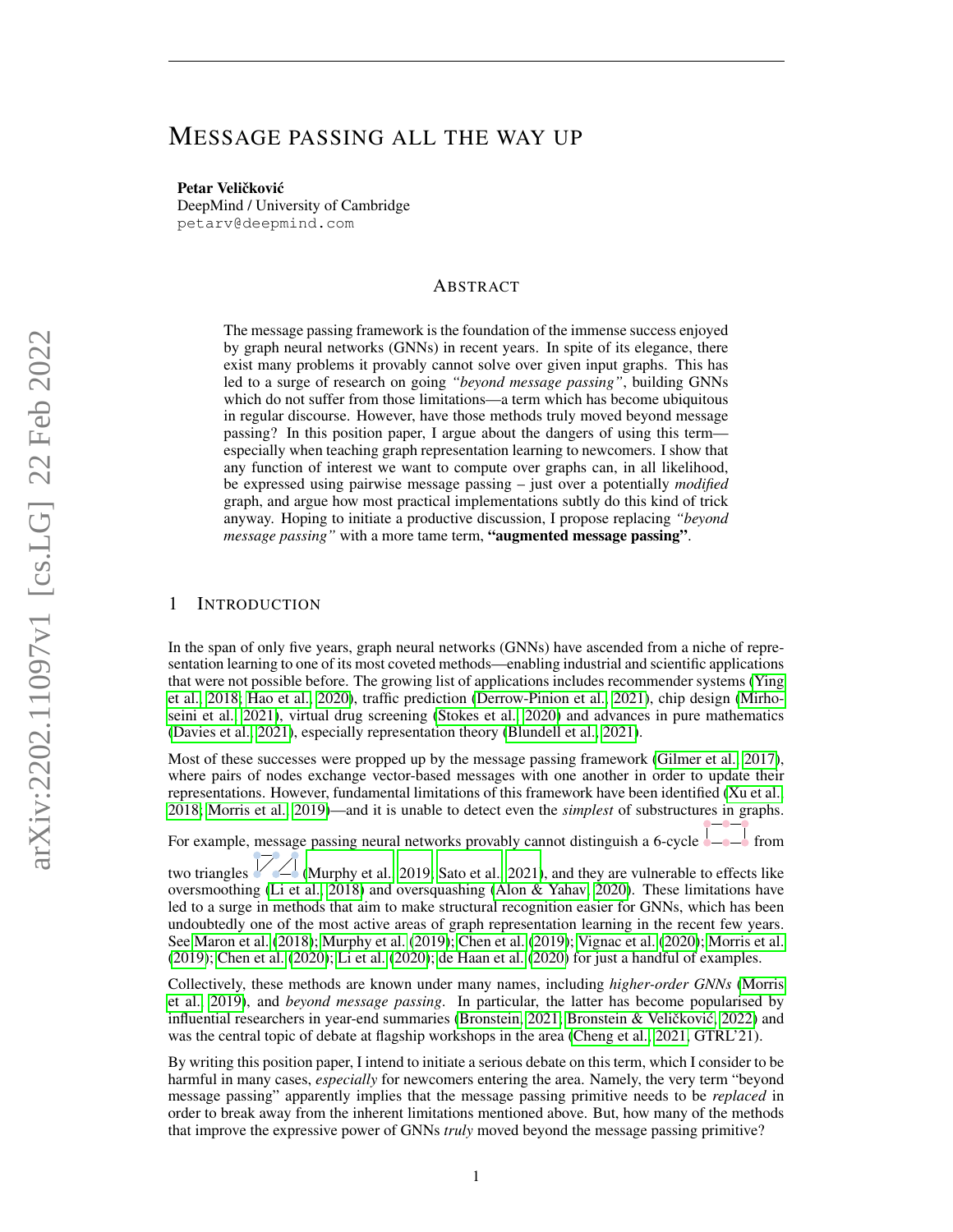I will make several arguments towards a negative answer. Firstly, in all likelihood, *any* function of interest we want to compute over a graph *can* be expressed using pairwise message passing—just over a potentially *modified* graph structure. Beyond, many powerful GNNs are efficiently implementable *exactly* using message passing. Even when a powerful GNN is easier or semantically clearer to implement with other primitives, interpreting it from the lens of message passing is possible, and can draw meaningful connections to research directions that are currently underappreciated.

To be clear, I am absolutely in favour of research of expressive GNNs. However, teaching all of it as going *"beyond message passing"* is, at best, imprecise and, at worst, harmful—as these methods often can, and often do, make efficient use of the message passing primitive.

Regarding the related *higher-order GNN* term, I find its use to implicitly bind us to the Weisfeiler-Lehman hierarchy [\(Morris et al., 2021\)](#page-7-6), which is not always a meaningful measure of expressive power—see [Loukas](#page-6-6) [\(2019;](#page-6-6) [2020\)](#page-6-7); [Corso et al.](#page-5-7) [\(2020\)](#page-4-3); Barceló et al. (2020) for examples.

Taken all together, I propose that we coin a new term to describe recent progress in expressive GNNs: one that acknowledges the important role the message passing primitive will continue to play, while also realising we are surpassing its naïve application. I propose "augmented message" passing", but am very much open to suggestions from the community.

# 2 MESSAGE PASSING

I will adopt the definition of message passing given by [Bronstein et al.](#page-5-8) [\(2021\)](#page-5-8). Let a graph be a tuple of *nodes* and *edges*,  $G = (V, E)$ , with one-hop neighbourhoods defined as  $\mathcal{N}_u = \{v \in V \mid (v, u) \in$  $\mathcal{E}$ . Further, a node feature matrix  $\mathbf{X} \in \mathbb{R}^{|\mathcal{V}|\times k}$  gives the features of node u as  $\mathbf{x}_u$ ; I omit edge- and graph-level features for clarity. A *message passing* GNN over this graph is then executed as:

$$
\mathbf{h}_u = \phi\left(\mathbf{x}_u, \bigoplus_{v \in \mathcal{N}_u} \psi(\mathbf{x}_u, \mathbf{x}_v)\right) \tag{1}
$$

where  $\psi: \mathbb{R}^k \times \mathbb{R}^k \to \mathbb{R}^l$  is a *message function*,  $\phi: \mathbb{R}^k \times \mathbb{R}^l \to \mathbb{R}^m$  is a *readout function*, and  $\bigoplus$  is a permutation-invariant *aggregation function* (such as  $\sum$  or max). Both  $\psi$  and  $\phi$  can be realised as MLPs, but many special cases exist, giving rise to, e.g., attentional GNNs (Veličković et al., [2017\)](#page-7-7).

Message passing is a primitive that is propped up on *pairwise communication*. This locality makes it scalable, but can also be its weakness; it is known that Equation 1 is incapable of recognising even simple substructures in graphs [\(Xu et al., 2018\)](#page-7-1), and provably cannot model some processes over collections of more than two nodes (Neuhäuser et al., 2021). Naturally, this spurred a plethora of research on improving upon Equation 1. I will unpack what that research actually did, and realise how it never truly escaped Equation 1, in terms of pairwise communication. The key is in allowing changes to the graph *structure* (e.g. V or  $\mathcal{N}_u$ ).



Simple example: *Master nodes* To illustrate what is meant by changes to the graph structure, I will first discuss a simple case: that of handling *graph-level features* (e.g. as in [Battaglia et al.](#page-4-4) [\(2018\)](#page-4-4)). This is useful either when graph-level context is given and should condition the computation, when shortening the graph's diameter through a bottleneck is desirable, or simply when tasks require graph-level decision-making.

The standard way in which such a feature is implemented [\(Gilmer et al., 2017\)](#page-6-2) is by incorporating a *master node*,  $\mu$ , connecting it with all other nodes, and then performing message passing as usual. Mathematically,  $\mathcal{V}' = \mathcal{V} \cup \overline{\{\mu\}}, \mathcal{N}'_u = \mathcal{N}_u \cup \{\mu\},$  and  $\mathcal{N}'_\mu = \mathcal{V}$ .

It is now possible to do global-conditioned computation, and any two nodes are no more than two hops apart. Did we need to go *beyond* message passing to do that? No—we augmented message passing to perform over a graph that has one extra node, and  $O(V)$  new edges. All the while, the message passing primitive itself is unchanged<sup>[1](#page-1-0)</sup>. Such conclusions will repeat as we go on.

<span id="page-1-0"></span><sup>&</sup>lt;sup>1</sup>It is worth noting that often, we need to tag the added nodes or edges ( $\mu$  in this case) with a special one-hot *flag* feature, which would give the message function  $\psi$  sufficient context to treat them separately.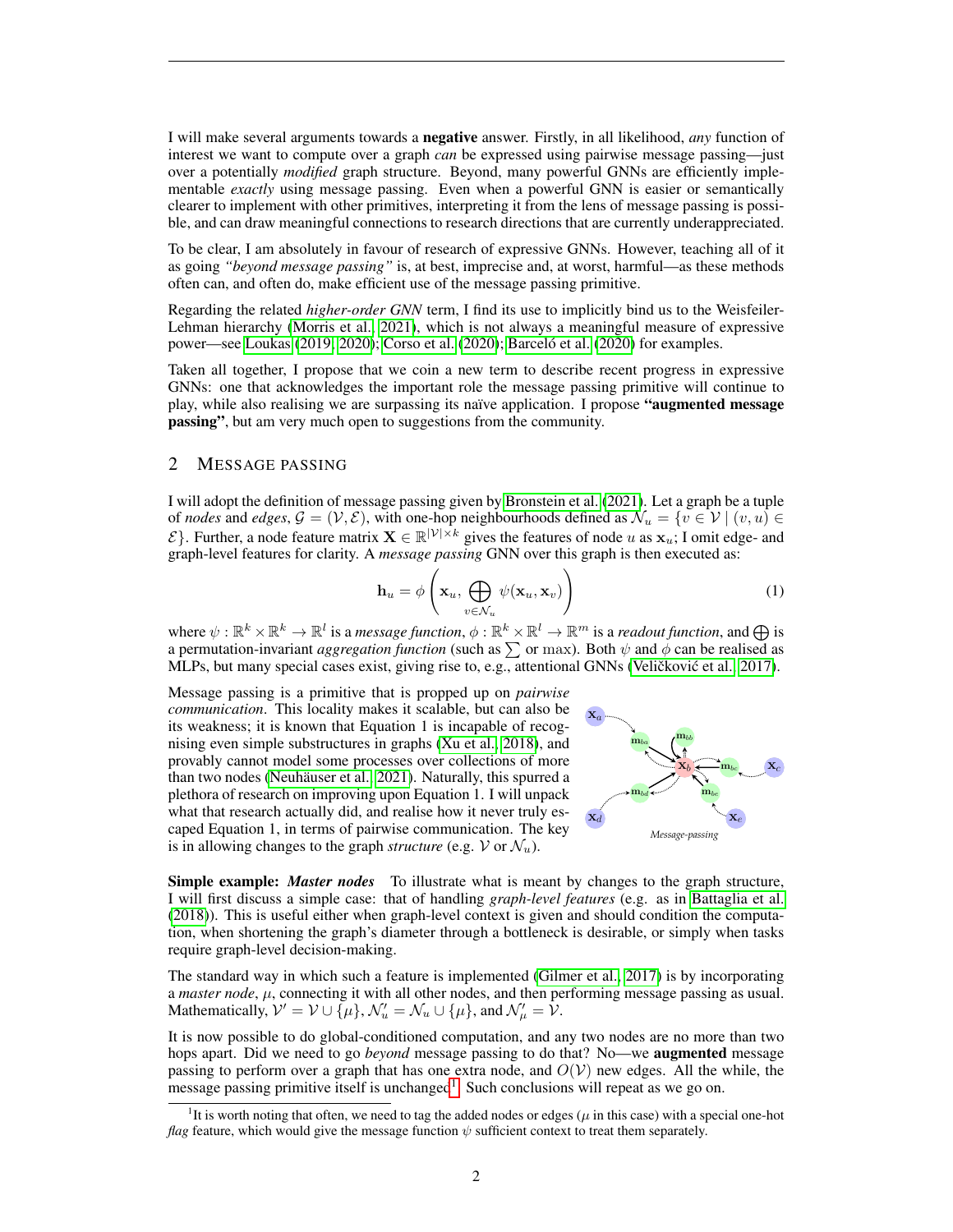# 3 AUGMENTED MESSAGE PASSING

Broadly, augmented message passing techniques can be categorised into *six* distinct types.

Feature augmentation Since GNNs are unable to solve certain simple tasks on graphs, a very broad class of methods seek to (partially) precompute answers to those tasks, and feed the results as additional inputs. For example, it is well-known that even incorporating simple *identifying* information such as a one-hot encoding [\(Murphy et al., 2019\)](#page-7-3) or a random feature [\(Sato et al., 2021\)](#page-7-4) can assist GNNs in detecting patterns such as cycles. These can be further generalised to methods that literally *count* subgraphs of interest [\(Bouritsas et al., 2020\)](#page-4-5), or provide the graph's Laplacian eigenvectors [\(Dwivedi & Bresson, 2020\)](#page-5-9) as input. In all of the above, once the features are computed, the GNN computations proceed as before—hence, trivially expressible using message passing.

Message passing modulation While adding additional features can and does boost expressive power, it is arguably *non-binding*: the model is not forced to use these features. Accordingly, the message function can be modulated to explicitly take into account these computations. One canonical example are directional graph networks [\(Beaini et al., 2021\)](#page-4-6), where Laplacian eigenvectors are used to define "flows" on a graph, which explicitly guide how various incoming messages are scaled. More recent proposals like LSPE [\(Dwivedi et al., 2021\)](#page-5-10) explicitly include a message passing mechanism over the computed positional features. In all cases, while the message function,  $\psi$ , is modified, the blueprint of Equation 1 remains, and this case is also trivially an instance of message passing.

**Graph rewiring** The previous categories did not require moving away from message passing over exactly the given graph—at most, constraints needed to be placed on  $\psi$ . However, as the input graph is often noisy, missing, or suboptimal for the task, many methods *modify* the edges of the input graph to compensate. Such *graph rewiring* methods leave V unchanged, but make direct changes to  $\mathcal{N}_u$ .

One common method in this space is to operate over a *fully connected graph*, i.e. setting  $\mathcal{N}_u = \mathcal{V}$ . This allows the model to rediscover the edges it needs, and has become quite popular in the context of *graph Transformers* [\(Ying et al., 2021;](#page-8-1) [Kreuzer et al., 2021;](#page-6-8) [Mialon et al., 2021\)](#page-6-9), which allows for building GNNs that are able to "win the hardware lottery" [\(Hooker, 2021\)](#page-6-10). Conveniently, the fully connected view also encompasses spectrally defined graph convolutions, such as the graph Fourier transform [\(Bruna et al., 2013\)](#page-5-11). Nontrivial changes to  $\mathcal{N}_u$ , such as multi-hop layers [\(Defferrard et al.,](#page-5-12) [2016\)](#page-5-12), rewiring based on diffusion [\(Klicpera et al., 2019\)](#page-6-11) or curvature [\(Topping et al., 2021\)](#page-7-9), and subsampling [\(Hamilton et al., 2017\)](#page-6-12) are also supported. Lastly, the methods which dynamically alter the adjacency in a learnable fashion [\(Kipf et al., 2018;](#page-6-13) [Wang et al., 2019;](#page-7-10) [Kazi et al., 2020;](#page-6-14) Veličković et al., [2020\)](#page-7-11) can also be classified under this umbrella. The underlying message function setup of Equation 1 is unchanged, hence these methods are still expressible using message passing.

Subgraph aggregation An extension of graph rewiring methods which has seen considerable interest lately concerns itself with learning graph representations by aggregating multiple *subgraphs* at once—while being mindful of repeated nodes across those subgraphs; see [Papp et al.](#page-7-12) [\(2021\)](#page-7-12); [Cotta et al.](#page-5-13) [\(2021\)](#page-5-13); [Zhao et al.](#page-8-2) [\(2021\)](#page-8-2); [Bevilacqua et al.](#page-4-7) [\(2021\)](#page-4-7). Such computations can be realised in the message passing framework by *replicating* the nodes for every subgraph of interest, and *connecting the copies* of every node together. Mathematically, if we are learning over K subgraphs, let  $\mathcal{V}' = \mathcal{V} \times \{1, 2, ..., K\}$  and, assuming that subgraph *i*'s edges define neighbourhoods  $\mathcal{N}_u^{(i)}$ , we can redefine neigbourhoods as follows:  $\mathcal{N}'_{u,i} = \{(v,i) \mid v \in \mathcal{N}_u^{(i)}\} \cup \{(u,j) \mid j \in \{1,2,\ldots,k\}\}.$ 

Substructure based methods As briefly mentioned, naturally-occurring phenomena are sometimes best described by interactions of *groups* of entities—e.g., the *functional groups* in a molecule can often strongly influence its properties [\(Duvenaud et al., 2015\)](#page-5-14). Accordingly, methods have been developed to support computing representations over junction trees [\(Fey et al., 2020\)](#page-5-15), spectral signals [\(Stachenfeld et al., 2020\)](#page-7-13), simplicial complexes [\(Bodnar et al., 2021b\)](#page-4-8), cellular complexes [\(Bodnar et al., 2021a\)](#page-4-9), or general  $k$ -tuples of nodes [\(Morris et al., 2019;](#page-7-2) [2020\)](#page-7-14) and hypergraphs [\(Huang & Yang, 2021;](#page-6-15) [Chien et al., 2021;](#page-5-16) [Georgiev et al., 2022\)](#page-6-16). Whenever the groups of interest are greater than two nodes, the expressivity of pairwise message passing can be brought into question. Indeed, over the *original* graph, it can be provably impossible to use pairwise messaging to simulate such interactions (Neuhäuser et al., 2021). But what if we *modify* the graph structure?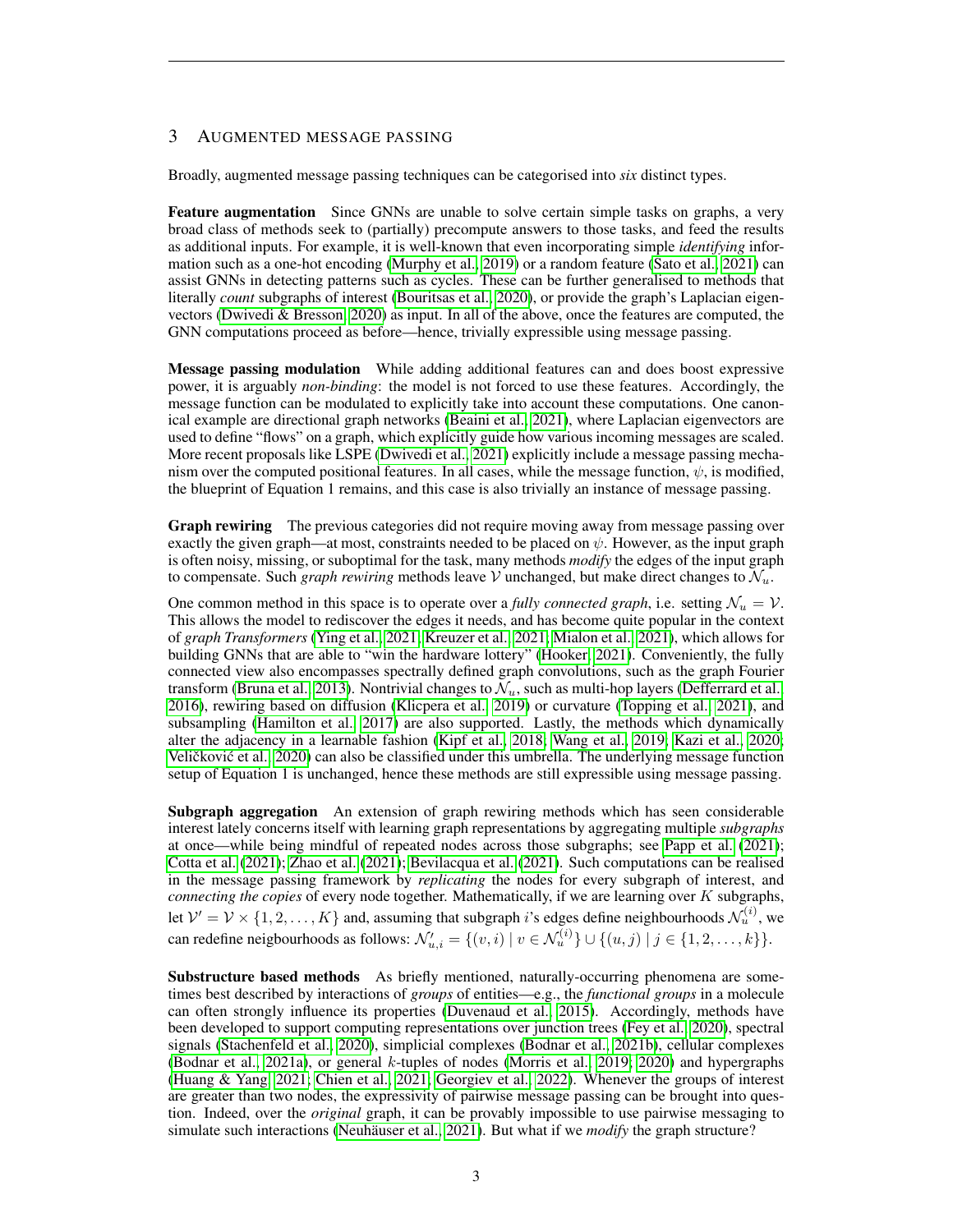Indeed, we can; and very often, such methods will explicitly call out the use of message passing to achieve their objective [\(Fey et al., 2020;](#page-5-15) [Stachenfeld et al., 2020\)](#page-7-13). The trick is to create new nodes for every substructure that we want to model, and appropriately connecting them to their constituent nodes. How easy this is to do depends on whether the functions of interest are *permutation invariant*.

If yes, all we have to do is establish bidirectional edges between the constituent nodes and the corresponding "substructure node". Mathematically, we assume that we have  $K$  substructures,  $S_1, S_2, \ldots, S_K$  each operating in a permutation invariant way over its constituent nodes  $(S_i \subseteq V)$ . Then, we augment the graph by creating new substructure nodes:  $\mathcal{V}' = \mathcal{V} \cup \{\mu_1, \mu_2, \dots, \mu_K\},\$ and modifying the neighbourhoods to connect every constituent to its substructure(s):  $\mathcal{N}'_u$  =  $\mathcal{N}_u \cup \{\mu_i \mid u \in \mathcal{S}_i\}$ , and  $\mathcal{N}'_{\mu_i} = \mathcal{S}_i$ . Note that this is a more general case of the master node approach of Section 2, which can be seen as having just one substructure,  $S_1 = V$ .

To prove that *any* permutation invariant function over substructures can be represented in this way, it is sufficient to realise that, when computing substructure representations  $\mathbf{h}_{\mu_i}$ , Equation 1 implements a *Deep Sets* model over the nodes in  $S_i$  [\(Zaheer et al., 2017\)](#page-8-3). Under certain conditions on the message function hyperparameters, it is known that *any* permutation invariant function over  $S_i$  *must* be expressible in this form [\(Wagstaff et al., 2019\)](#page-7-15)—hence, this construction is universal.

When interactions within a substructure are permutation sensitive, a more intricate gadget is required which, due to space constraints, I fully derive in Appendix A. In a nutshell, we can either create  $O(S<sub>i</sub>)$  new nodes to process nodes' features *one at a time* according to the permutation (not unlike a long short-term memory [\(Hochreiter & Schmidhuber, 1997\)](#page-6-17)) or using carefully constructed message functions to materialise a *concatenation* of the inputs which respects the permutation.

In both cases, we have demonstrated an equivalent architecture using only the pairwise message passing primitive, which is often the way such methods are implemented anyway.

General equivariant GNNs While previous sections all sought to identify a *specific* computation or motif that can improve GNN expressivity, a converse approach is to characterise *all* possible linear permutation-equivariant layers over an input graph, and use them as a basis for building equivariant GNNs [\(Maron et al., 2018\)](#page-6-4). A similar analysis over image data reveals that there is exactly one type of linear translation equivariant layer over images: the convolution [\(Bronstein et al., 2021\)](#page-5-8).

Using this framework, [Maron et al.](#page-6-4) [\(2018\)](#page-6-4) discover a basis of two linear invariant and 15 linear equivariant layers for the setting with edge-valued inputs (for data defined over  $k$ -tuples of nodes, the dimension is defined by the  $k$ -th and  $2k$ -th Bell numbers). These 15 layers effectively allow for recombining information across *pairs of edges* while respecting the graph structure's symmetries. Therefore, they are represented as matrices in  $\mathbb{R}^{\mathcal{V}^2 \times \mathcal{V}^2}$ , which get multiplied with edge features.

Despite the clearly tensorial semantics of such an approach, it can still be represented in the language of pairwise message passing: any square matrix multiplication operation represents a convolutional GNN instance over the graph implied by that matrix's nonzero entries [\(Bronstein et al., 2021\)](#page-5-8). The key difference is that in this case the messages are passed over *edges* rather than nodes, and therefore we need to invent new nodes corresponding to edges, and connect them accordingly!

Mathematically, assume we want to multiply with a basis matrix  $B \in \mathbb{R}^{\mathcal{V}^2 \times \mathcal{V}^2}$ . Inventing new edge-based nodes corresponds to  $\mathcal{V}' = \mathcal{V} \cup \{e_{uv} \mid u, v \in \mathcal{V}\}\$ . Then, we need to connect these edges to the nodes incident to them, and also to other edges, whenever the entries of B mandate it. Hence the neighbourhoods update as follows:  $\mathcal{N}'_u = \mathcal{N}_u \cup \{e_{ab} \mid a = u \vee b = u\}$  for nodes, and  $\mathcal{N}'_{e_{uv}} = \{u, v\} \cup \{e_{ab} \mid \mathbf{B}_{(a,b),(u,v)} \neq 0\}$  for edges. Similar gadgets (potentially "tensored up" to  $k$ -tuple nodes) would also apply for follow-up work, including but not limited to [Maron et al.](#page-6-18) [\(2019\)](#page-6-18); [Keriven & Peyre](#page-6-19) [\(2019\)](#page-6-19); [Albooyeh et al.](#page-4-10) [\(2019\)](#page-4-10); [Azizian & Lelarge](#page-4-11) [\(2020\)](#page-4-11). ´

In this particular case, the semantics of message passing do not "line up" very nicely with the tensorial approach. Still, expressing the edges as nodes reveals connections to several proposals that *do* directly augment message passing, especially over the related concept of a *line graph* [\(Monti](#page-7-16) [et al., 2018;](#page-7-16) [Cai et al., 2021\)](#page-5-17). Hence, even when the conversion to message passing is not the most practical, it can still be a useful exercise that reveals surprising connections between seemingly unrelated proposals, and stimulates future research.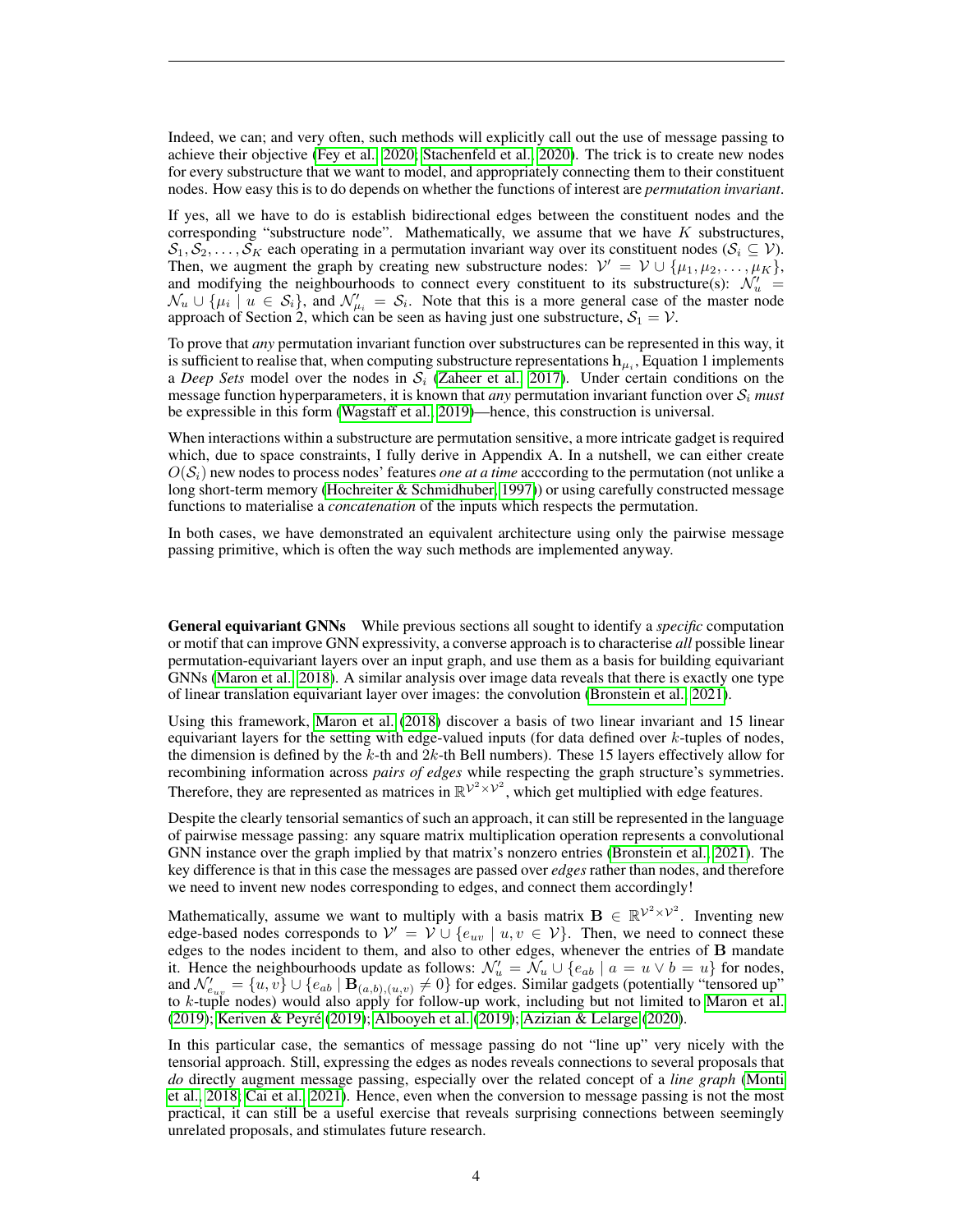#### ACKNOWLEDGMENTS

In many ways, this was a step in the unknown for me. Writing a position paper by myself, and exposing it to the critique of my peers, is something quite daunting, no matter how much I believe in the idea! I wish to give a deep thank-you to everyone who reviewed, proofread and critiqued drafts of this paper, making the whole journey a lot less scary: Pete Battaglia, Michael Bronstein, Andreea Deac, Jonny Godwin, Thomas Kipf, Andreas Loukas, Haggai Maron and Christopher Morris.

This paper was spearheaded through the Master's course on graph representation learning at Cambridge, which I am currently co-teaching with Pietro Lio. The need to write it arose directly from ` interactions with our great students, realising the direct negative impacts the term "beyond message passing" can have. These concepts were solidified after fantastic and intense discussions with the teaching team: Cris Bodnar, Iulia Duță, Dobrik Georgiev, Charlie Harris, Chaitanya Joshi, Paul Scherer and Ramon Viñas. Thanks are very much due to all of them!

### **REFERENCES**

- <span id="page-4-10"></span>Marjan Albooyeh, Daniele Bertolini, and Siamak Ravanbakhsh. Incidence networks for geometric deep learning. *arXiv preprint arXiv:1905.11460*, 2019.
- <span id="page-4-1"></span>Uri Alon and Eran Yahav. On the bottleneck of graph neural networks and its practical implications. *arXiv preprint arXiv:2006.05205*, 2020.
- <span id="page-4-11"></span>Waïss Azizian and Marc Lelarge. Characterizing the expressive power of invariant and equivariant graph neural networks. 2020.
- <span id="page-4-3"></span>Pablo Barceló, Egor Kostylev, Mikael Monet, Jorge Pérez, Juan Reutter, and Juan-Pablo Silva. The logical expressiveness of graph neural networks. In *8th International Conference on Learning Representations (ICLR 2020)*, 2020.
- <span id="page-4-4"></span>Peter W Battaglia, Jessica B Hamrick, Victor Bapst, Alvaro Sanchez-Gonzalez, Vinicius Zambaldi, Mateusz Malinowski, Andrea Tacchetti, David Raposo, Adam Santoro, Ryan Faulkner, et al. Relational inductive biases, deep learning, and graph networks. *arXiv preprint arXiv:1806.01261*, 2018.
- <span id="page-4-6"></span>Dominique Beaini, Saro Passaro, Vincent Létourneau, Will Hamilton, Gabriele Corso, and Pietro Liò. Directional graph networks. In *International Conference on Machine Learning*, pp. 748– 758. PMLR, 2021.
- <span id="page-4-7"></span>Beatrice Bevilacqua, Fabrizio Frasca, Derek Lim, Balasubramaniam Srinivasan, Chen Cai, Gopinath Balamurugan, Michael M Bronstein, and Haggai Maron. Equivariant subgraph aggregation networks. *arXiv preprint arXiv:2110.02910*, 2021.
- <span id="page-4-0"></span>Charles Blundell, Lars Buesing, Alex Davies, Petar Veličković, and Geordie Williamson. Towards combinatorial invariance for kazhdan-lusztig polynomials. *arXiv preprint arXiv:2111.15161*, 2021.
- <span id="page-4-9"></span>Cristian Bodnar, Fabrizio Frasca, Nina Otter, Yu Guang Wang, Pietro Lio, Guido F Montufar, and ` Michael Bronstein. Weisfeiler and lehman go cellular: Cw networks. *Advances in Neural Information Processing Systems*, 34, 2021a.
- <span id="page-4-8"></span>Cristian Bodnar, Fabrizio Frasca, Yuguang Wang, Nina Otter, Guido F Montufar, Pietro Lio, and Michael Bronstein. Weisfeiler and lehman go topological: Message passing simplicial networks. In *International Conference on Machine Learning*, pp. 1026–1037. PMLR, 2021b.
- <span id="page-4-5"></span>Giorgos Bouritsas, Fabrizio Frasca, Stefanos Zafeiriou, and Michael M Bronstein. Improving graph neural network expressivity via subgraph isomorphism counting. *arXiv preprint arXiv:2006.09252*, 2020.
- <span id="page-4-2"></span>Michael Bronstein. Predictions and hopes for graph ml in 2021, Jan 2021. URL [https://towardsdatascience.com/](https://towardsdatascience.com/predictions-and-hopes-for-graph-ml-in-2021-6af2121c3e3d) [predictions-and-hopes-for-graph-ml-in-2021-6af2121c3e3d](https://towardsdatascience.com/predictions-and-hopes-for-graph-ml-in-2021-6af2121c3e3d).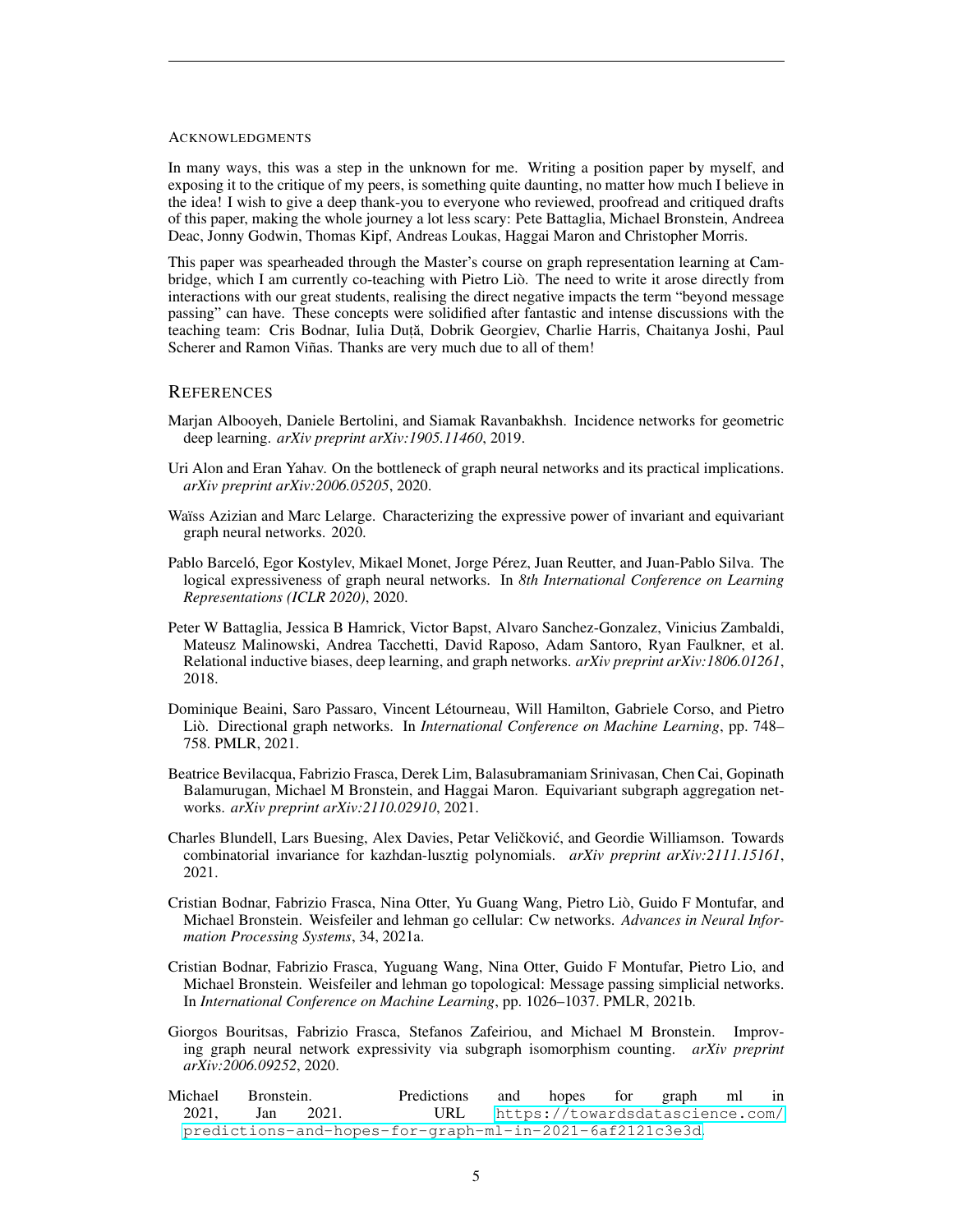- <span id="page-5-5"></span>Michael Bronstein and Petar Veličković. Predictions and hopes for geometric & graph ml in 2022, Jan 2022. URL https://towardsdatascience.com/ URL [https://towardsdatascience.com/](https://towardsdatascience.com/predictions-and-hopes-for-geometric-graph-ml-in-2022-aa3b8b79f5cc) [predictions-and-hopes-for-geometric-graph-ml-in-2022-aa3b8b79f5cc](https://towardsdatascience.com/predictions-and-hopes-for-geometric-graph-ml-in-2022-aa3b8b79f5cc).
- <span id="page-5-8"></span>Michael M Bronstein, Joan Bruna, Taco Cohen, and Petar Veličković. Geometric deep learning: Grids, groups, graphs, geodesics, and gauges. *arXiv preprint arXiv:2104.13478*, 2021.
- <span id="page-5-11"></span>Joan Bruna, Wojciech Zaremba, Arthur Szlam, and Yann LeCun. Spectral networks and locally connected networks on graphs. *arXiv preprint arXiv:1312.6203*, 2013.
- <span id="page-5-17"></span>Lei Cai, Jundong Li, Jie Wang, and Shuiwang Ji. Line graph neural networks for link prediction. *IEEE Transactions on Pattern Analysis and Machine Intelligence*, 2021.
- <span id="page-5-2"></span>Zhengdao Chen, Soledad Villar, Lei Chen, and Joan Bruna. On the equivalence between graph isomorphism testing and function approximation with gnns. *Advances in neural information processing systems*, 32, 2019.
- <span id="page-5-3"></span>Zhengdao Chen, Lei Chen, Soledad Villar, and Joan Bruna. Can graph neural networks count substructures? *Advances in neural information processing systems*, 33:10383–10395, 2020.
- <span id="page-5-6"></span>Xiuyuan Cheng, Smita Krishnaswamy, Jure Leskovec, Bastian Rieck, Soledad Villar, and Guy Wolf. Iclr 2021 workshop on geometrical and topological representation learning, May 2021. URL <https://gt-rl.github.io/2021/>.
- <span id="page-5-16"></span>Eli Chien, Chao Pan, Jianhao Peng, and Olgica Milenkovic. You are allset: A multiset function framework for hypergraph neural networks. *arXiv preprint arXiv:2106.13264*, 2021.
- <span id="page-5-7"></span>Gabriele Corso, Luca Cavalleri, Dominique Beaini, Pietro Liò, and Petar Veličković. Principal neighbourhood aggregation for graph nets. *Advances in Neural Information Processing Systems*, 33:13260–13271, 2020.
- <span id="page-5-13"></span>Leonardo Cotta, Christopher Morris, and Bruno Ribeiro. Reconstruction for powerful graph representations. *Advances in Neural Information Processing Systems*, 34, 2021.
- <span id="page-5-1"></span>Alex Davies, Petar Veličković, Lars Buesing, Sam Blackwell, Daniel Zheng, Nenad Tomašev, Richard Tanburn, Peter Battaglia, Charles Blundell, András Juhász, et al. Advancing mathematics by guiding human intuition with ai. *Nature*, 600(7887):70–74, 2021.
- <span id="page-5-4"></span>Pim de Haan, Taco S Cohen, and Max Welling. Natural graph networks. *Advances in Neural Information Processing Systems*, 33:3636–3646, 2020.
- <span id="page-5-12"></span>Michael Defferrard, Xavier Bresson, and Pierre Vandergheynst. Convolutional neural networks on ¨ graphs with fast localized spectral filtering. *Advances in neural information processing systems*, 29, 2016.
- <span id="page-5-0"></span>Austin Derrow-Pinion, Jennifer She, David Wong, Oliver Lange, Todd Hester, Luis Perez, Marc Nunkesser, Seongjae Lee, Xueying Guo, Brett Wiltshire, et al. Eta prediction with graph neural networks in google maps. In *Proceedings of the 30th ACM International Conference on Information & Knowledge Management*, pp. 3767–3776, 2021.
- <span id="page-5-14"></span>David K Duvenaud, Dougal Maclaurin, Jorge Iparraguirre, Rafael Bombarell, Timothy Hirzel, Alan´ Aspuru-Guzik, and Ryan P Adams. Convolutional networks on graphs for learning molecular fingerprints. *Advances in neural information processing systems*, 28, 2015.
- <span id="page-5-9"></span>Vijay Prakash Dwivedi and Xavier Bresson. A generalization of transformer networks to graphs. *arXiv preprint arXiv:2012.09699*, 2020.
- <span id="page-5-10"></span>Vijay Prakash Dwivedi, Anh Tuan Luu, Thomas Laurent, Yoshua Bengio, and Xavier Bresson. Graph neural networks with learnable structural and positional representations. *arXiv preprint arXiv:2110.07875*, 2021.
- <span id="page-5-15"></span>Matthias Fey, Jan-Gin Yuen, and Frank Weichert. Hierarchical inter-message passing for learning on molecular graphs. *arXiv preprint arXiv:2006.12179*, 2020.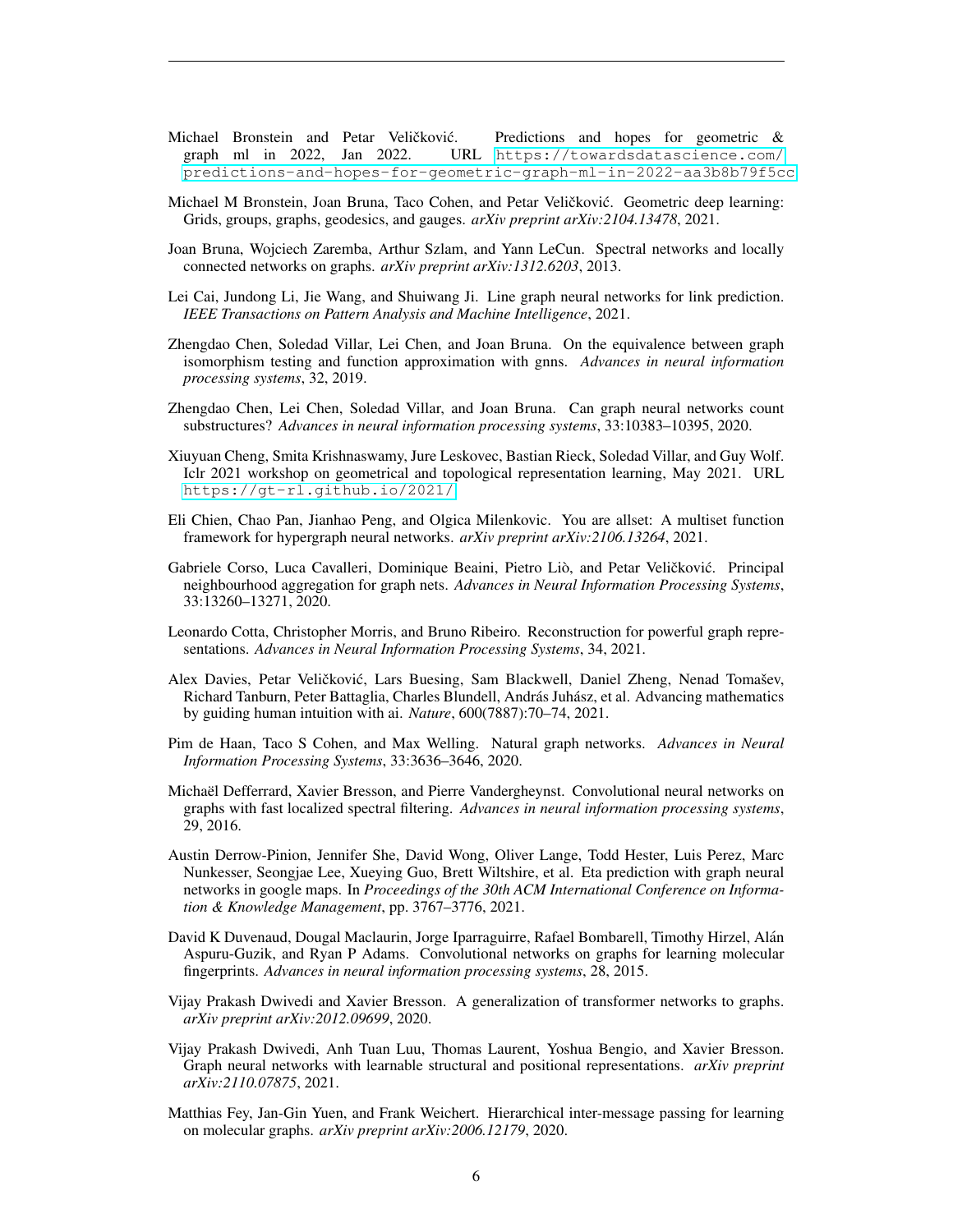- <span id="page-6-16"></span>Dobrik Georgiev, Marc Brockschmidt, and Miltiadis Allamanis. Heat: Hyperedge attention networks. *arXiv preprint arXiv:2201.12113*, 2022.
- <span id="page-6-2"></span>Justin Gilmer, Samuel S Schoenholz, Patrick F Riley, Oriol Vinyals, and George E Dahl. Neural message passing for quantum chemistry. In *International conference on machine learning*, pp. 1263–1272. PMLR, 2017.
- <span id="page-6-12"></span>Will Hamilton, Zhitao Ying, and Jure Leskovec. Inductive representation learning on large graphs. *Advances in neural information processing systems*, 30, 2017.
- <span id="page-6-0"></span>Junheng Hao, Tong Zhao, Jin Li, Xin Luna Dong, Christos Faloutsos, Yizhou Sun, and Wei Wang. P-companion: A principled framework for diversified complementary product recommendation. In *Proceedings of the 29th ACM International Conference on Information & Knowledge Management*, pp. 2517–2524, 2020.
- <span id="page-6-17"></span>Sepp Hochreiter and Jürgen Schmidhuber. Long short-term memory. *Neural computation*, 9(8): 1735–1780, 1997.
- <span id="page-6-10"></span>Sara Hooker. The hardware lottery. *Communications of the ACM*, 64(12):58–65, 2021.
- <span id="page-6-15"></span>Jing Huang and Jie Yang. Unignn: a unified framework for graph and hypergraph neural networks. *arXiv preprint arXiv:2105.00956*, 2021.
- <span id="page-6-14"></span>Anees Kazi, Luca Cosmo, Nassir Navab, and Michael Bronstein. Differentiable graph module (dgm) for graph convolutional networks. *arXiv preprint arXiv:2002.04999*, 2020.
- <span id="page-6-19"></span>Nicolas Keriven and Gabriel Peyre. Universal invariant and equivariant graph neural networks. ´ *Advances in Neural Information Processing Systems*, 32, 2019.
- <span id="page-6-13"></span>Thomas Kipf, Ethan Fetaya, Kuan-Chieh Wang, Max Welling, and Richard Zemel. Neural relational inference for interacting systems. In *International Conference on Machine Learning*, pp. 2688– 2697. PMLR, 2018.
- <span id="page-6-11"></span>Johannes Klicpera, Stefan Weißenberger, and Stephan Günnemann. Diffusion improves graph learning. *Advances in Neural Information Processing Systems*, 32, 2019.
- <span id="page-6-8"></span>Devin Kreuzer, Dominique Beaini, Will Hamilton, Vincent Létourneau, and Prudencio Tossou. Rethinking graph transformers with spectral attention. *Advances in Neural Information Processing Systems*, 34, 2021.
- <span id="page-6-5"></span>Pan Li, Yanbang Wang, Hongwei Wang, and Jure Leskovec. Distance encoding: Design provably more powerful neural networks for graph representation learning. *Advances in Neural Information Processing Systems*, 33:4465–4478, 2020.
- <span id="page-6-3"></span>Qimai Li, Zhichao Han, and Xiao-Ming Wu. Deeper insights into graph convolutional networks for semi-supervised learning. In *Thirty-Second AAAI conference on artificial intelligence*, 2018.
- <span id="page-6-6"></span>Andreas Loukas. What graph neural networks cannot learn: depth vs width. *arXiv preprint arXiv:1907.03199*, 2019.
- <span id="page-6-7"></span>Andreas Loukas. How hard is to distinguish graphs with graph neural networks? *Advances in neural information processing systems*, 33:3465–3476, 2020.
- <span id="page-6-4"></span>Haggai Maron, Heli Ben-Hamu, Nadav Shamir, and Yaron Lipman. Invariant and equivariant graph networks. *arXiv preprint arXiv:1812.09902*, 2018.
- <span id="page-6-18"></span>Haggai Maron, Heli Ben-Hamu, Hadar Serviansky, and Yaron Lipman. Provably powerful graph networks. *Advances in neural information processing systems*, 32, 2019.
- <span id="page-6-9"></span>Grégoire Mialon, Dexiong Chen, Margot Selosse, and Julien Mairal. Graphit: Encoding graph structure in transformers. *arXiv preprint arXiv:2106.05667*, 2021.
- <span id="page-6-1"></span>Azalia Mirhoseini, Anna Goldie, Mustafa Yazgan, Joe Wenjie Jiang, Ebrahim Songhori, Shen Wang, Young-Joon Lee, Eric Johnson, Omkar Pathak, Azade Nazi, et al. A graph placement methodology for fast chip design. *Nature*, 594(7862):207–212, 2021.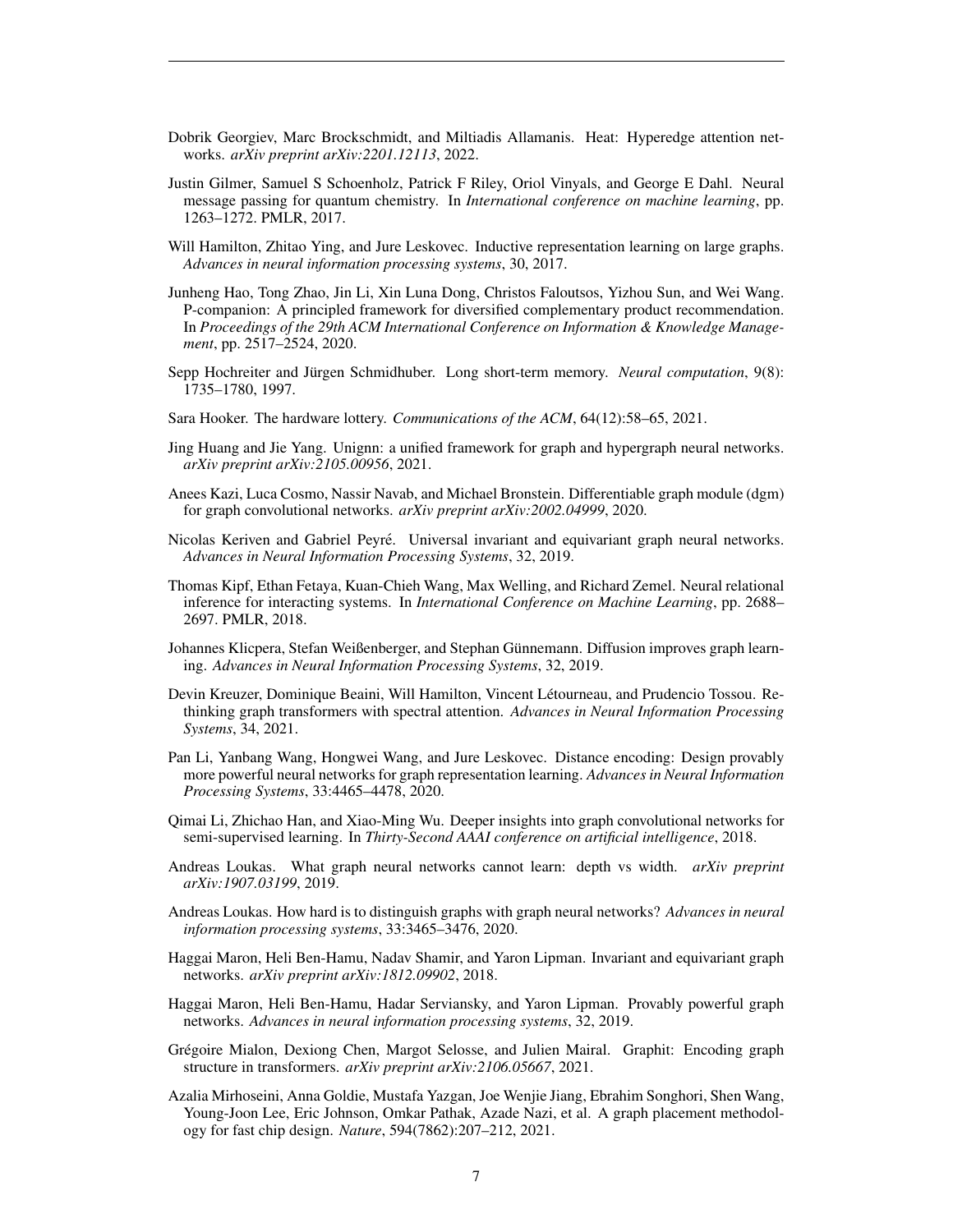- <span id="page-7-16"></span>Federico Monti, Oleksandr Shchur, Aleksandar Bojchevski, Or Litany, Stephan Günnemann, and Michael M Bronstein. Dual-primal graph convolutional networks. *arXiv preprint arXiv:1806.00770*, 2018.
- <span id="page-7-2"></span>Christopher Morris, Martin Ritzert, Matthias Fey, William L Hamilton, Jan Eric Lenssen, Gaurav Rattan, and Martin Grohe. Weisfeiler and leman go neural: Higher-order graph neural networks. In *Proceedings of the AAAI conference on artificial intelligence*, volume 33, pp. 4602–4609, 2019.
- <span id="page-7-14"></span>Christopher Morris, Gaurav Rattan, and Petra Mutzel. Weisfeiler and leman go sparse: Towards scalable higher-order graph embeddings. *Advances in Neural Information Processing Systems*, 33:21824–21840, 2020.
- <span id="page-7-6"></span>Christopher Morris, Yaron Lipman, Haggai Maron, Bastian Rieck, Nils M Kriege, Martin Grohe, Matthias Fey, and Karsten Borgwardt. Weisfeiler and leman go machine learning: The story so far. *arXiv preprint arXiv:2112.09992*, 2021.
- <span id="page-7-3"></span>Ryan Murphy, Balasubramaniam Srinivasan, Vinayak Rao, and Bruno Ribeiro. Relational pooling for graph representations. In *International Conference on Machine Learning*, pp. 4663–4673. PMLR, 2019.
- <span id="page-7-8"></span>Leonie Neuhäuser, Michael T Schaub, Andrew Mellor, and Renaud Lambiotte. Opinion dynamics with multi-body interactions. In *International Conference on Network Games, Control and Optimization*, pp. 261–271. Springer, 2021.
- <span id="page-7-12"></span>Pál András Papp, Karolis Martinkus, Lukas Faber, and Roger Wattenhofer. Dropgnn: random dropouts increase the expressiveness of graph neural networks. *Advances in Neural Information Processing Systems*, 34, 2021.
- <span id="page-7-4"></span>Ryoma Sato, Makoto Yamada, and Hisashi Kashima. Random features strengthen graph neural networks. In *Proceedings of the 2021 SIAM International Conference on Data Mining (SDM)*, pp. 333–341. SIAM, 2021.
- <span id="page-7-13"></span>Kimberly Stachenfeld, Jonathan Godwin, and Peter Battaglia. Graph networks with spectral message passing. *arXiv preprint arXiv:2101.00079*, 2020.
- <span id="page-7-0"></span>Jonathan M Stokes, Kevin Yang, Kyle Swanson, Wengong Jin, Andres Cubillos-Ruiz, Nina M Donghia, Craig R MacNair, Shawn French, Lindsey A Carfrae, Zohar Bloom-Ackermann, et al. A deep learning approach to antibiotic discovery. *Cell*, 180(4):688–702, 2020.
- <span id="page-7-9"></span>Jake Topping, Francesco Di Giovanni, Benjamin Paul Chamberlain, Xiaowen Dong, and Michael M Bronstein. Understanding over-squashing and bottlenecks on graphs via curvature. *arXiv preprint arXiv:2111.14522*, 2021.
- <span id="page-7-7"></span>Petar Veličković, Guillem Cucurull, Arantxa Casanova, Adriana Romero, Pietro Lio, and Yoshua Bengio. Graph attention networks. *arXiv preprint arXiv:1710.10903*, 2017.
- <span id="page-7-11"></span>Petar Veličković, Lars Buesing, Matthew Overlan, Razvan Pascanu, Oriol Vinyals, and Charles Blundell. Pointer graph networks. *Advances in Neural Information Processing Systems*, 33: 2232–2244, 2020.
- <span id="page-7-5"></span>Clement Vignac, Andreas Loukas, and Pascal Frossard. Building powerful and equivariant graph neural networks with structural message-passing. *Advances in Neural Information Processing Systems*, 33:14143–14155, 2020.
- <span id="page-7-15"></span>Edward Wagstaff, Fabian Fuchs, Martin Engelcke, Ingmar Posner, and Michael A Osborne. On the limitations of representing functions on sets. In *International Conference on Machine Learning*, pp. 6487–6494. PMLR, 2019.
- <span id="page-7-10"></span>Yue Wang, Yongbin Sun, Ziwei Liu, Sanjay E Sarma, Michael M Bronstein, and Justin M Solomon. Dynamic graph cnn for learning on point clouds. *Acm Transactions On Graphics (tog)*, 38(5): 1–12, 2019.
- <span id="page-7-1"></span>Keyulu Xu, Weihua Hu, Jure Leskovec, and Stefanie Jegelka. How powerful are graph neural networks? *arXiv preprint arXiv:1810.00826*, 2018.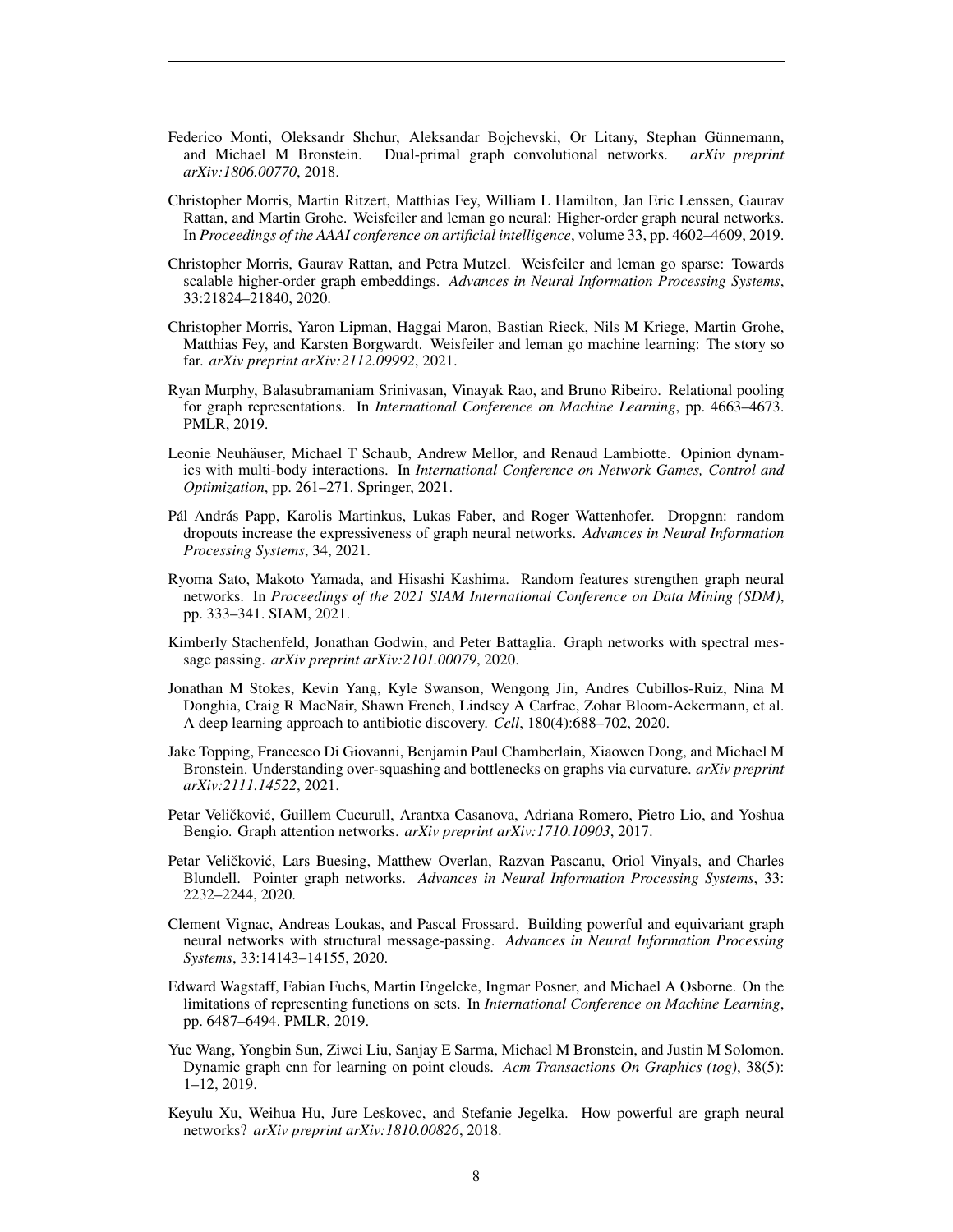- <span id="page-8-1"></span>Chengxuan Ying, Tianle Cai, Shengjie Luo, Shuxin Zheng, Guolin Ke, Di He, Yanming Shen, and Tie-Yan Liu. Do transformers really perform badly for graph representation? *Advances in Neural Information Processing Systems*, 34, 2021.
- <span id="page-8-0"></span>Rex Ying, Ruining He, Kaifeng Chen, Pong Eksombatchai, William L Hamilton, and Jure Leskovec. Graph convolutional neural networks for web-scale recommender systems. In *Proceedings of the 24th ACM SIGKDD international conference on knowledge discovery & data mining*, pp. 974– 983, 2018.
- <span id="page-8-3"></span>Manzil Zaheer, Satwik Kottur, Siamak Ravanbakhsh, Barnabas Poczos, Russ R Salakhutdinov, and Alexander J Smola. Deep sets. *Advances in neural information processing systems*, 30, 2017.
- <span id="page-8-2"></span>Lingxiao Zhao, Wei Jin, Leman Akoglu, and Neil Shah. From stars to subgraphs: Uplifting any gnn with local structure awareness. *arXiv preprint arXiv:2110.03753*, 2021.